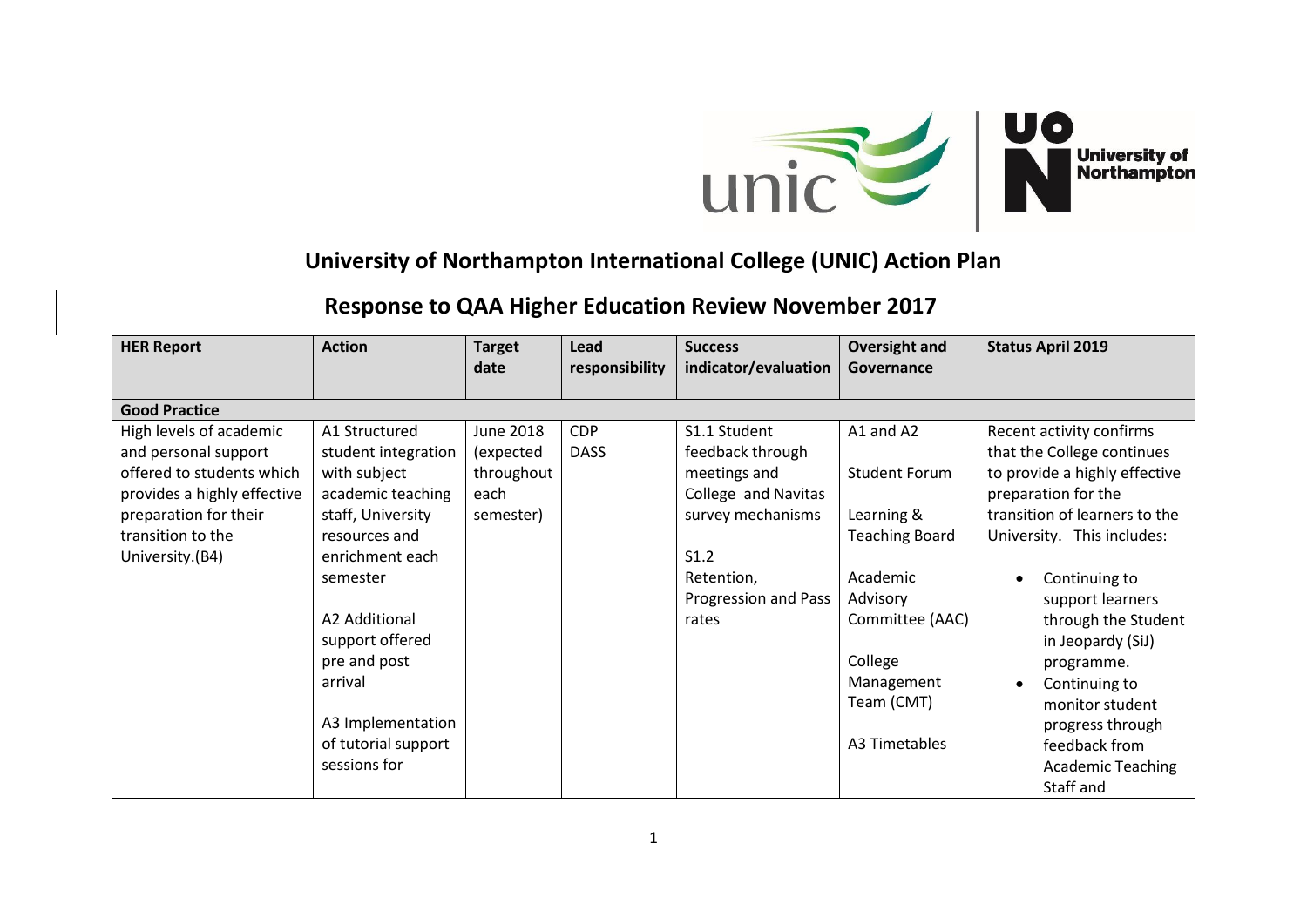| students on L4      | S1.3 Evidence of     | A4 SiJ tracking | performance in                               |
|---------------------|----------------------|-----------------|----------------------------------------------|
| programmes          | learner support      | spreadsheet     | early assessment.                            |
|                     | through SiJ tracking |                 | A number of key events                       |
| A4 Continued use    | system               |                 | were scheduled in semester                   |
| of the SiJ          |                      |                 | 1801 to help this transition:                |
| programme for       |                      |                 | Late-start students<br>$\bullet$             |
| identified students |                      |                 | benefited from                               |
|                     |                      |                 | additional classes to                        |
|                     |                      |                 | help support their                           |
|                     |                      |                 | learning.                                    |
|                     |                      |                 | <b>First Year Business</b><br>$\bullet$      |
|                     |                      |                 | students had a                               |
|                     |                      |                 | weekly tutorial slot                         |
|                     |                      |                 | to help support                              |
|                     |                      |                 | their studies.                               |
|                     |                      |                 | <b>First Year</b><br>$\bullet$               |
|                     |                      |                 | Engineering                                  |
|                     |                      |                 | students had a bi-                           |
|                     |                      |                 | weekly tutorial slot.                        |
|                     |                      |                 | On 12 <sup>th</sup> March, 2018<br>$\bullet$ |
|                     |                      |                 | <b>First Year Business</b>                   |
|                     |                      |                 | students had                                 |
|                     |                      |                 | opportunity to                               |
|                     |                      |                 | attend an event at                           |
|                     |                      |                 | the University with                          |
|                     |                      |                 | third year BA                                |
|                     |                      |                 | International                                |
|                     |                      |                 | Business students.                           |
|                     |                      |                 | In January 2018 the<br>$\bullet$             |
|                     |                      |                 | Manager of Student                           |
|                     |                      |                 | Services and the                             |
|                     |                      |                 | Director of                                  |
|                     |                      |                 | Academic and                                 |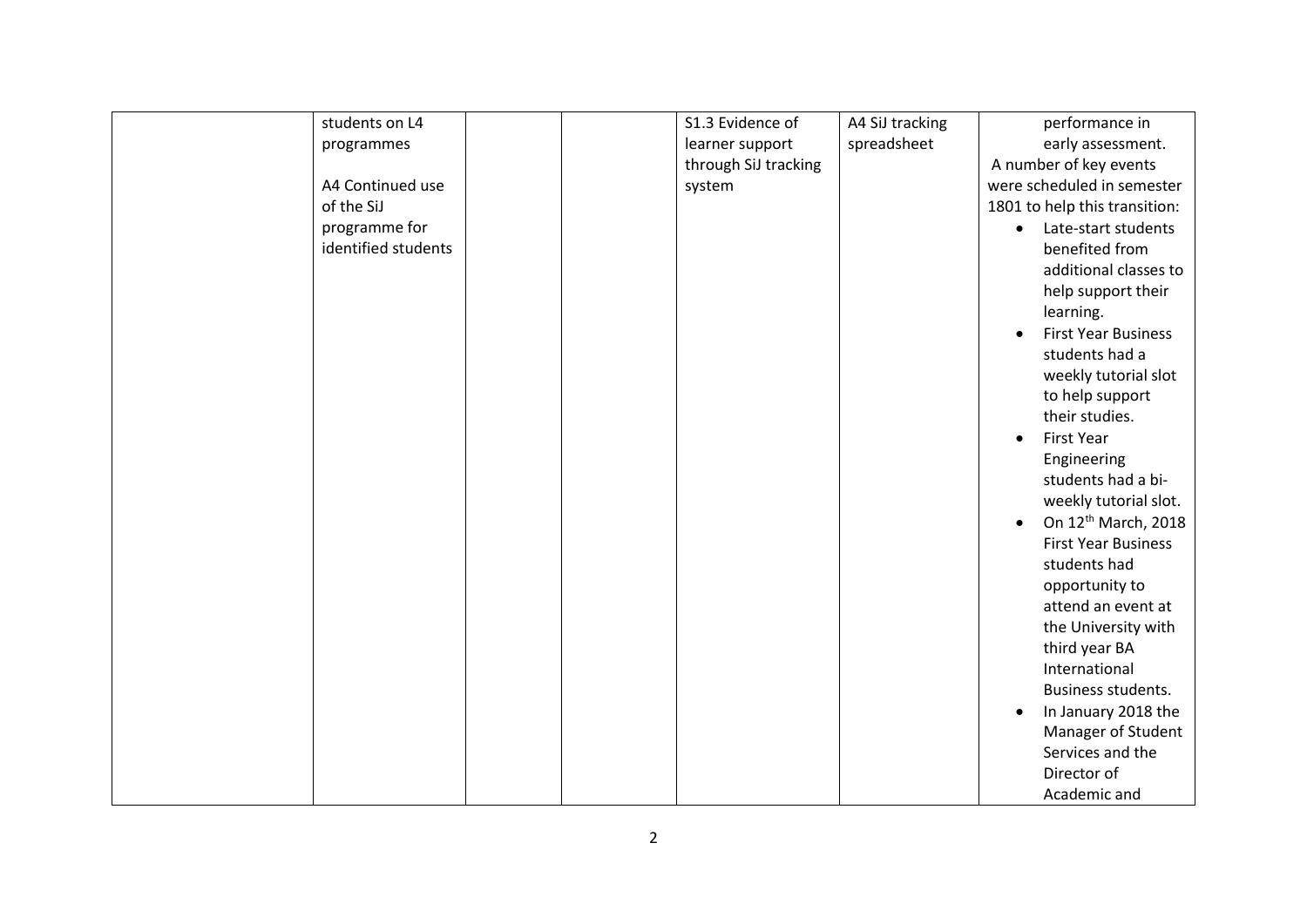|  |  |  | <b>Student Services</b><br>met with under 18<br>learners for a<br>'cultural awareness'<br>event. This was to<br>help support<br>younger learners in<br>integrating into<br>their host families.<br>The link tutor for<br>$\bullet$<br>the Faculty of<br><b>Business and Law</b><br>delivered a<br>presentation on<br>progression to<br>students who will<br>progress to the<br>faculty (28 <sup>th</sup><br>February, 2018)<br>The link tutor for<br>$\bullet$<br>Science delivered a<br>'progression'<br>presentation on 15 <sup>th</sup><br>March.<br>The link tutor for<br>$\bullet$<br>Engineering<br>delivered a<br>'progression'<br>presentation on 26 <sup>th</sup><br>March, 2018. |
|--|--|--|--------------------------------------------------------------------------------------------------------------------------------------------------------------------------------------------------------------------------------------------------------------------------------------------------------------------------------------------------------------------------------------------------------------------------------------------------------------------------------------------------------------------------------------------------------------------------------------------------------------------------------------------------------------------------------------------|
|  |  |  | April 2019                                                                                                                                                                                                                                                                                                                                                                                                                                                                                                                                                                                                                                                                                 |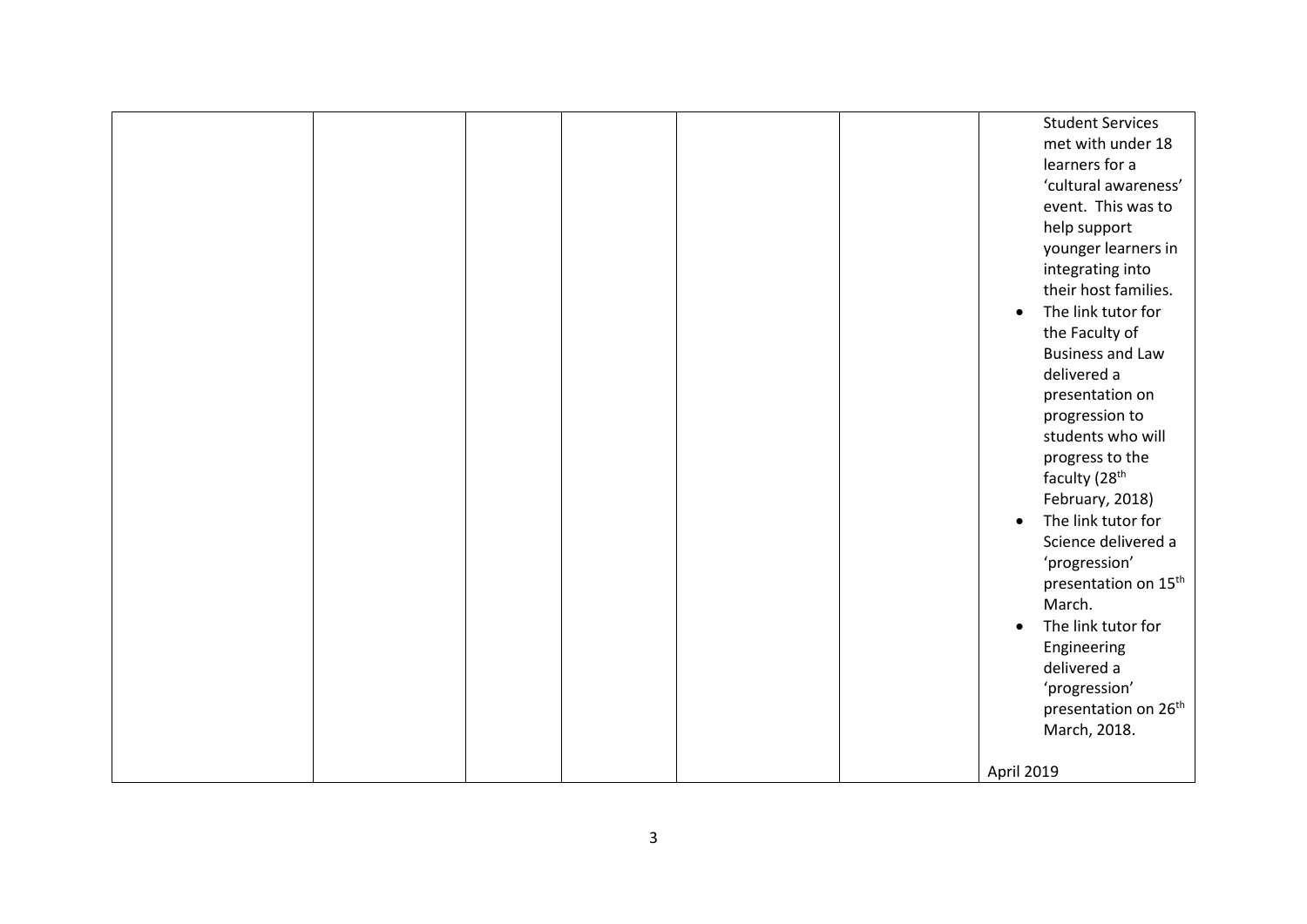|                                                    |                    |               |                               |                                          |                              | UNIC continues to provide<br>excellent support to<br>students in respect of<br>provision a range of UP<br>progression events, support<br>through additional classes<br>for late-start learners,<br>opportunities to learn at<br>Waterside Campus and the<br>SiJ programme. This is<br>evidenced and confirmed<br>through feedback from<br>learners, for example<br>feedback from the Student<br>Forum. |
|----------------------------------------------------|--------------------|---------------|-------------------------------|------------------------------------------|------------------------------|--------------------------------------------------------------------------------------------------------------------------------------------------------------------------------------------------------------------------------------------------------------------------------------------------------------------------------------------------------------------------------------------------------|
| <b>HER Report</b>                                  | <b>Action</b>      | <b>Target</b> | Lead                          | <b>Success</b>                           | <b>Oversight and</b>         | <b>Status April 2019</b>                                                                                                                                                                                                                                                                                                                                                                               |
|                                                    | A5 Continue to     | date          | responsibility<br><b>DASS</b> | indicator/evaluation<br>S2.1 Continue to | Governance<br>A <sub>5</sub> |                                                                                                                                                                                                                                                                                                                                                                                                        |
| Student representative<br>system which facilitates | ensure that the    | March<br>2018 | <b>MSS</b>                    | support student                          | Learning and                 | In January 2018, as per<br>norm, the Student Services                                                                                                                                                                                                                                                                                                                                                  |
| students' active                                   | student            | (expected     | SSO                           | representatives to                       | <b>Teaching Board</b>        | team actively promoted the                                                                                                                                                                                                                                                                                                                                                                             |
| engagement in quality                              | representative     | throughout    |                               | take a lead role in                      |                              | role of the student                                                                                                                                                                                                                                                                                                                                                                                    |
| assurance and                                      | system facilitates | each          |                               | quality assurance                        | <b>Student Forum</b>         | representative for the new                                                                                                                                                                                                                                                                                                                                                                             |
| enhancement. (B5)                                  | students' active   | semester)     |                               | and enhancement                          |                              | semester. As a result, some                                                                                                                                                                                                                                                                                                                                                                            |
|                                                    | engagement in      |               |                               | by actively                              | College                      | learners self-nominated to                                                                                                                                                                                                                                                                                                                                                                             |
|                                                    | quality assurance  |               |                               | promoting the                            | Enhancement                  | be considered for the role of                                                                                                                                                                                                                                                                                                                                                                          |
|                                                    | and enhancement.   |               |                               | student                                  | <b>Team Meeting</b>          | student representative and                                                                                                                                                                                                                                                                                                                                                                             |
|                                                    |                    |               |                               | representative role.                     | (CET)                        | elections took place.                                                                                                                                                                                                                                                                                                                                                                                  |
|                                                    | A6 UNIC student    |               |                               |                                          |                              | Student representative                                                                                                                                                                                                                                                                                                                                                                                 |
|                                                    | representation on  |               |                               | S2.2 Continue to                         | A6 - Student                 | training took place on 21st                                                                                                                                                                                                                                                                                                                                                                            |
|                                                    | <b>UON SU</b>      |               |                               | ensure that fair                         | Forum                        | February.                                                                                                                                                                                                                                                                                                                                                                                              |
|                                                    | committees         |               |                               | processes exist to                       |                              |                                                                                                                                                                                                                                                                                                                                                                                                        |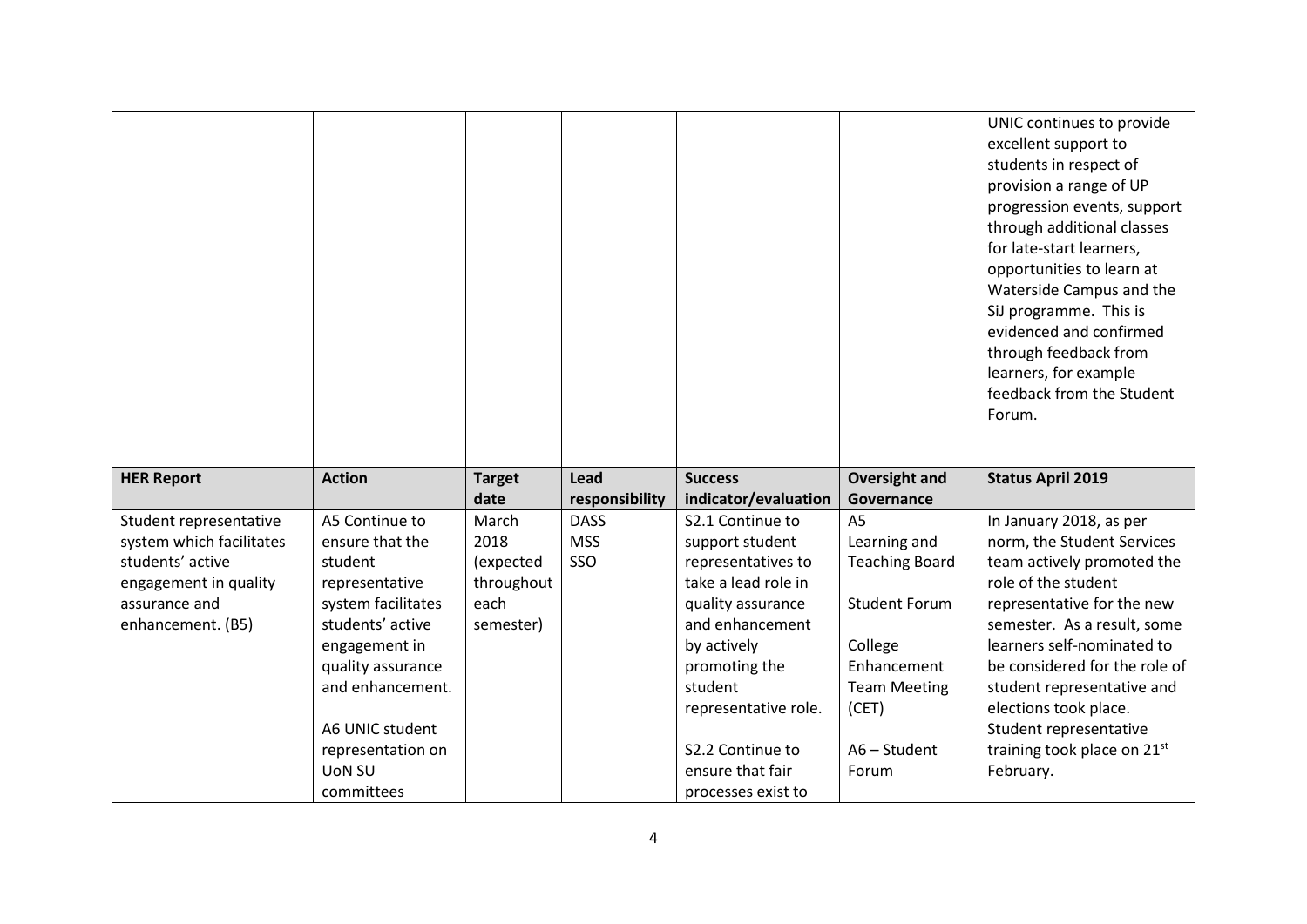|  |  | support the election | <b>CET</b> | An example of student                   |
|--|--|----------------------|------------|-----------------------------------------|
|  |  | of student           |            | representatives' active                 |
|  |  | representatives and  |            | engagement in quality                   |
|  |  | the student          |            | assurance and                           |
|  |  | president            |            | enhancement is their recent             |
|  |  |                      |            | and continuing lead role in             |
|  |  | S2.3 Continue to     |            | encouraging their peers to              |
|  |  | support by providing |            | complete the survey on                  |
|  |  | training for all     |            | technology (February 2018).             |
|  |  | student              |            |                                         |
|  |  | representatives      |            | Student representatives, as             |
|  |  |                      |            | per norm, attended the                  |
|  |  |                      |            | Learning and Teaching                   |
|  |  |                      |            | Board held on the 28 <sup>th</sup>      |
|  |  |                      |            | February, 2018.                         |
|  |  |                      |            |                                         |
|  |  |                      |            | The Student Forum took                  |
|  |  |                      |            | place on 14 <sup>th</sup> March and all |
|  |  |                      |            | student representatives                 |
|  |  |                      |            | were invited to attend. The             |
|  |  |                      |            | <b>Student President chaired</b>        |
|  |  |                      |            | the meeting as per norm.                |
|  |  |                      |            |                                         |
|  |  |                      |            | As per norm, student                    |
|  |  |                      |            | representatives attended                |
|  |  |                      |            | the College Enhancement                 |
|  |  |                      |            | Team meeting on the 28 <sup>th</sup>    |
|  |  |                      |            | March.                                  |
|  |  |                      |            |                                         |
|  |  |                      |            | Opportunities to ensure                 |
|  |  |                      |            | that the learner voice is               |
|  |  |                      |            | strong will continue to be              |
|  |  |                      |            | embedded in all processes.              |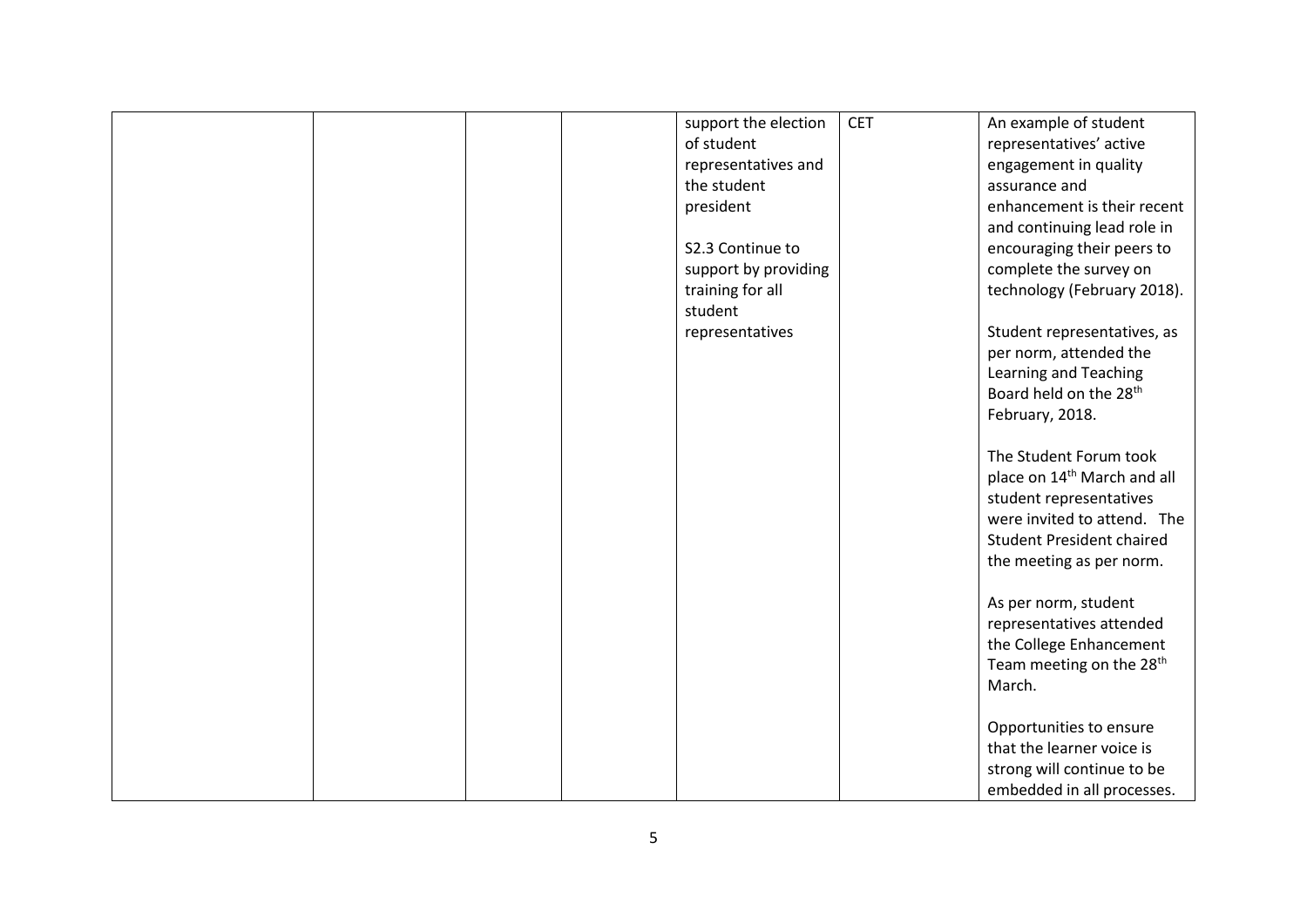|                         |                 |                       |                        |                                        |                                    | Where possible new<br>opportunities will be<br>introduced to further<br>strengthen the learner<br>voice.<br>Completed<br><b>April 2019</b><br>The system outlined above<br>continues to be<br>implemented effectively.<br>Learners note high levels of<br>satisfaction with their<br>experience. For example,<br>feedback through a range<br>of formal meetings such as<br>the Learning and Teaching<br><b>Board, College</b><br><b>Enhancement Team</b><br>meeting and Student<br>Forum. |
|-------------------------|-----------------|-----------------------|------------------------|----------------------------------------|------------------------------------|-------------------------------------------------------------------------------------------------------------------------------------------------------------------------------------------------------------------------------------------------------------------------------------------------------------------------------------------------------------------------------------------------------------------------------------------------------------------------------------------|
| <b>HER Report</b>       | <b>Action</b>   | <b>Target</b><br>date | Lead<br>responsibility | <b>Success</b><br>indicator/evaluation | <b>Oversight and</b><br>Governance | <b>Status April 2019</b>                                                                                                                                                                                                                                                                                                                                                                                                                                                                  |
| <b>Affirmations</b>     |                 |                       |                        |                                        |                                    |                                                                                                                                                                                                                                                                                                                                                                                                                                                                                           |
| Steps being taken to    | A7 Create a     | April 2018            | <b>CDP</b>             | S3.1Appointment of                     | AAC                                | Discussion on the process                                                                                                                                                                                                                                                                                                                                                                                                                                                                 |
| establish policies and  | process which   |                       | <b>DASS</b>            | two external                           |                                    | for appointment of external                                                                                                                                                                                                                                                                                                                                                                                                                                                               |
| procedures for the      | meets the       |                       |                        | examiners.                             | University of                      | examiners took place at the                                                                                                                                                                                                                                                                                                                                                                                                                                                               |
| appointment of external | requirements of |                       |                        |                                        | Northampton                        | Academic Advisory                                                                                                                                                                                                                                                                                                                                                                                                                                                                         |
| examiners to all        | the college and |                       |                        | S3.2 Involvement of                    | <b>Academic Quality</b>            | Committee (AAC) in January                                                                                                                                                                                                                                                                                                                                                                                                                                                                |
| programmes. (B7)        | University for  |                       |                        | the external                           | & Standards                        | 2018. As a result, a further                                                                                                                                                                                                                                                                                                                                                                                                                                                              |
|                         |                 |                       |                        | examiners in                           |                                    | meeting took place on 26 <sup>th</sup>                                                                                                                                                                                                                                                                                                                                                                                                                                                    |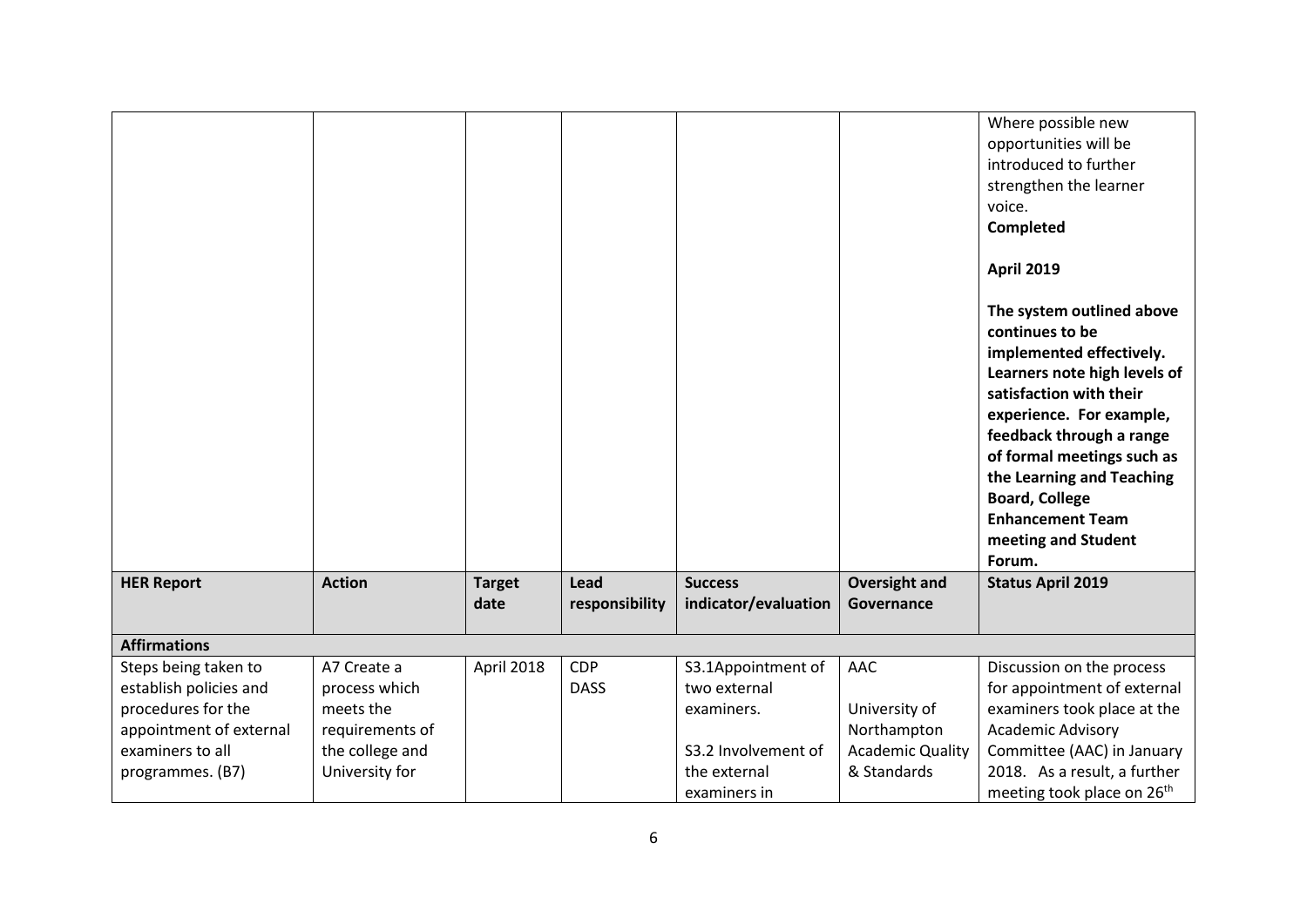| recruitment of      |  | attending module     | Committee | January between the                |
|---------------------|--|----------------------|-----------|------------------------------------|
| external examiners  |  | panels, progression  | (AQSC)    | College Director/Principal         |
|                     |  | boards and           |           | (CDP) of UNIC, the Head of         |
| A8 University of    |  | production of annual |           | <b>Quality and Quality Officer</b> |
| Northampton to      |  | reports.             |           | from the University of             |
| approve the UNIC    |  |                      |           | Northampton.                       |
| process             |  |                      |           |                                    |
|                     |  |                      |           | The CDP shared a paper             |
|                     |  |                      |           | with the Head of Quality on        |
| A9 Approved         |  |                      |           | the proposal for external          |
| processes shared    |  |                      |           | examiners using the Navitas        |
| with all key        |  |                      |           | model. The Head of Quality         |
| stakeholders in the |  |                      |           | from the University of             |
| college, Navitas    |  |                      |           | Northampton tabled this            |
| and University of   |  |                      |           | paper at the Academic              |
| Northampton and     |  |                      |           | <b>Quality Standards</b>           |
| reported through    |  |                      |           | Committee for approval.            |
| <b>AAC</b>          |  |                      |           | AQSC approved the                  |
|                     |  |                      |           | proposal for recruitment of        |
|                     |  |                      |           | <b>External Advisors</b>           |
|                     |  |                      |           |                                    |
|                     |  |                      |           | The CDP of UNIC contacted          |
|                     |  |                      |           | JISC to assist in the              |
|                     |  |                      |           | recruitment of external            |
|                     |  |                      |           | examiners through                  |
|                     |  |                      |           | promotion of the role.             |
|                     |  |                      |           |                                    |
|                     |  |                      |           | Good progress has been             |
|                     |  |                      |           | made and the CDP has               |
|                     |  |                      |           | received confirmation from         |
|                     |  |                      |           | the University of                  |
|                     |  |                      |           | Northampton that the term          |
|                     |  |                      |           | 'External Advisor' rather          |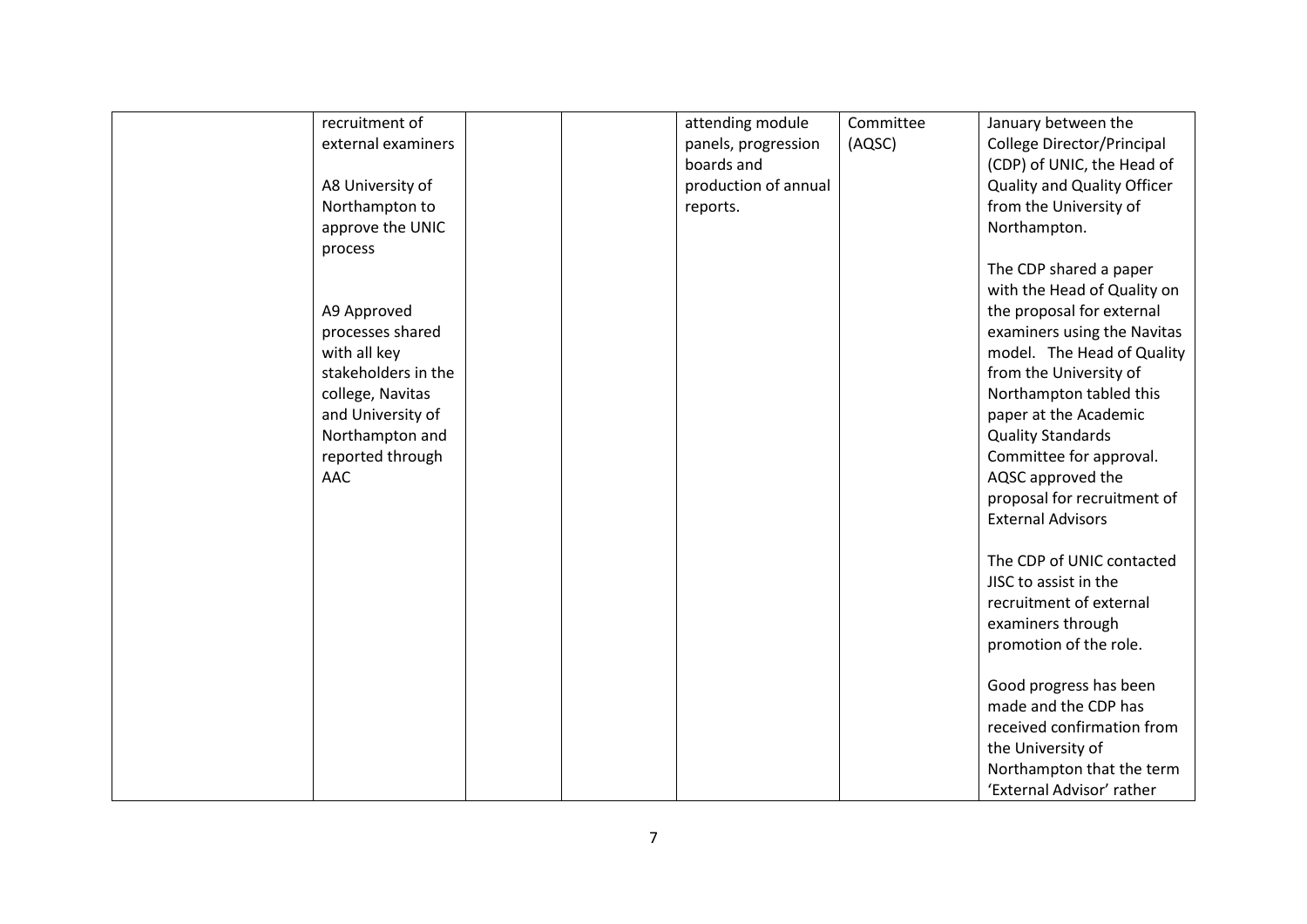|                           |                     |                       |                        |                                        |                                    | than 'External Examiner'<br>should be used. The CDP is<br>working with the Head of<br>Quality from the university<br>partnership to recruit and<br>select External Advisors.<br>April 2019<br>The External Examiner has<br>been in post since<br>September 2018. The<br>system is working<br>effectively with robust<br>feedback indicating high<br>standards of assessment<br>management. The External<br>Examiner will participate in<br>external moderation and<br>related committees in May<br>2019. |
|---------------------------|---------------------|-----------------------|------------------------|----------------------------------------|------------------------------------|----------------------------------------------------------------------------------------------------------------------------------------------------------------------------------------------------------------------------------------------------------------------------------------------------------------------------------------------------------------------------------------------------------------------------------------------------------------------------------------------------------|
| <b>HER Report</b>         | <b>Action</b>       | <b>Target</b><br>date | Lead<br>responsibility | <b>Success</b><br>indicator/evaluation | <b>Oversight and</b><br>Governance | <b>Status April 2019</b>                                                                                                                                                                                                                                                                                                                                                                                                                                                                                 |
| <b>Recommendations</b>    |                     |                       |                        |                                        |                                    |                                                                                                                                                                                                                                                                                                                                                                                                                                                                                                          |
| Review all amended        | A10 Navitas to      | March                 | <b>Navitas</b>         | S4.1                                   | <b>Navitas Learning</b>            | Consultation has taken                                                                                                                                                                                                                                                                                                                                                                                                                                                                                   |
| Navitas UK Policy and     | consult with all UK | 2018                  | Academic               |                                        | & Teaching                         | place with all colleges                                                                                                                                                                                                                                                                                                                                                                                                                                                                                  |
| Regulations (NPR) and     | colleges for        |                       | Registry               | <b>Updated Navitas UK</b>              | Committee (NVT                     | through the Learning and                                                                                                                                                                                                                                                                                                                                                                                                                                                                                 |
| ensure that all locally   | feedback on NPR     |                       |                        | Policy and                             | LTC)                               | Teaching Committee.                                                                                                                                                                                                                                                                                                                                                                                                                                                                                      |
| contextualised versions   | update              |                       | CDP and DASS           | Regulations (NPR).                     |                                    | <b>Completed</b>                                                                                                                                                                                                                                                                                                                                                                                                                                                                                         |
| are approved in           | requirements.       |                       |                        |                                        | <b>CMT</b>                         |                                                                                                                                                                                                                                                                                                                                                                                                                                                                                                          |
| accordance with the       |                     |                       |                        |                                        |                                    | The Academic Registry have                                                                                                                                                                                                                                                                                                                                                                                                                                                                               |
| Navitas procedure. (A2.1) |                     |                       |                        | S4.2                                   | AAC                                | met to collate college                                                                                                                                                                                                                                                                                                                                                                                                                                                                                   |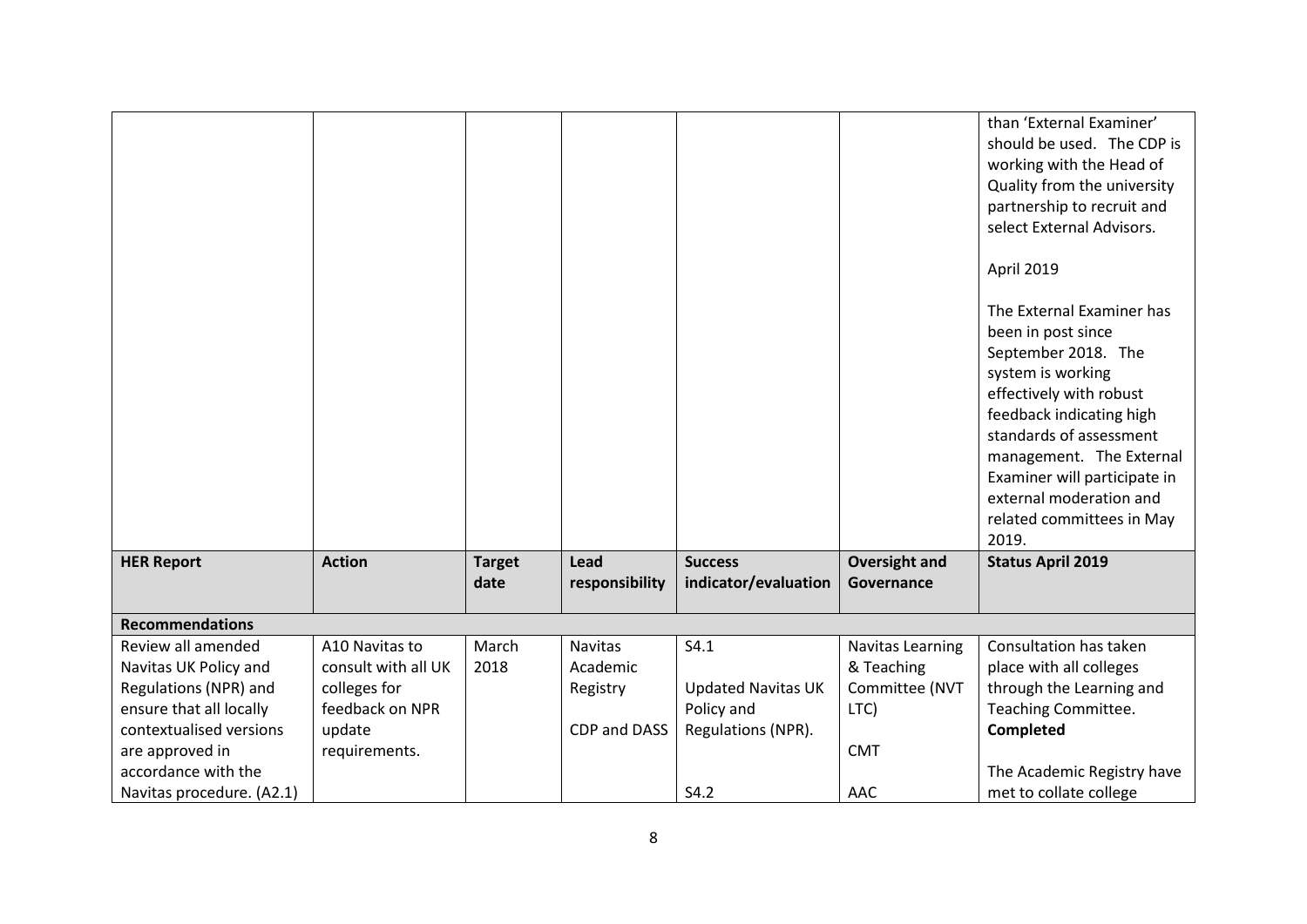|                            | A11 Academic<br>Registry to<br>collaborate on<br>completing NPR<br>updates and share<br>draft versions with<br>all colleges for<br>feedback.<br>A12 Final updated<br>NPRs to be shared<br>with all UK<br>colleges. |                       |                        | All locally<br>contextualised<br>version are<br>approved in<br>accordance with the<br>Navitas procedure<br>prior to<br>implementation. |                                    | feedback and review all<br>amended Navitas UK Policy<br>and Regulations (NPRs) and<br>have shared with all UK<br>colleges amended Quality<br>Manual and several NPRs.<br>Completed<br>CPRs are being updated and<br>approved in accordance<br>with the receipt of new<br><b>NPRs</b><br>April 2019<br>The processes outlined<br>above continue to be<br>implemented effectively.<br>Recent evidence of this is<br>the process followed for the<br>review of the following<br>Navitas policies: Disability,<br>Prevent, Safeguarding of<br>Children and Vulnerable<br>Adults, Fitness to Study and<br><b>Bullying and Harassment</b> |
|----------------------------|--------------------------------------------------------------------------------------------------------------------------------------------------------------------------------------------------------------------|-----------------------|------------------------|----------------------------------------------------------------------------------------------------------------------------------------|------------------------------------|-------------------------------------------------------------------------------------------------------------------------------------------------------------------------------------------------------------------------------------------------------------------------------------------------------------------------------------------------------------------------------------------------------------------------------------------------------------------------------------------------------------------------------------------------------------------------------------------------------------------------------------|
| <b>HER Report</b>          | <b>Action</b>                                                                                                                                                                                                      | <b>Target</b><br>date | Lead<br>responsibility | <b>Success</b><br>indicator/evaluation                                                                                                 | <b>Oversight and</b><br>Governance | <b>Status April 2019</b>                                                                                                                                                                                                                                                                                                                                                                                                                                                                                                                                                                                                            |
| Ensure that final approval | A13 Inclusion                                                                                                                                                                                                      | March                 | <b>CDP</b>             | S5.1 Inclusion of list                                                                                                                 | Joint Strategic                    | The minutes of the                                                                                                                                                                                                                                                                                                                                                                                                                                                                                                                                                                                                                  |
| of programmes is formally  | within the                                                                                                                                                                                                         | 2018                  | <b>DASS</b>            | of newly approved                                                                                                                      | Partnership                        | <b>Academic Advisory</b>                                                                                                                                                                                                                                                                                                                                                                                                                                                                                                                                                                                                            |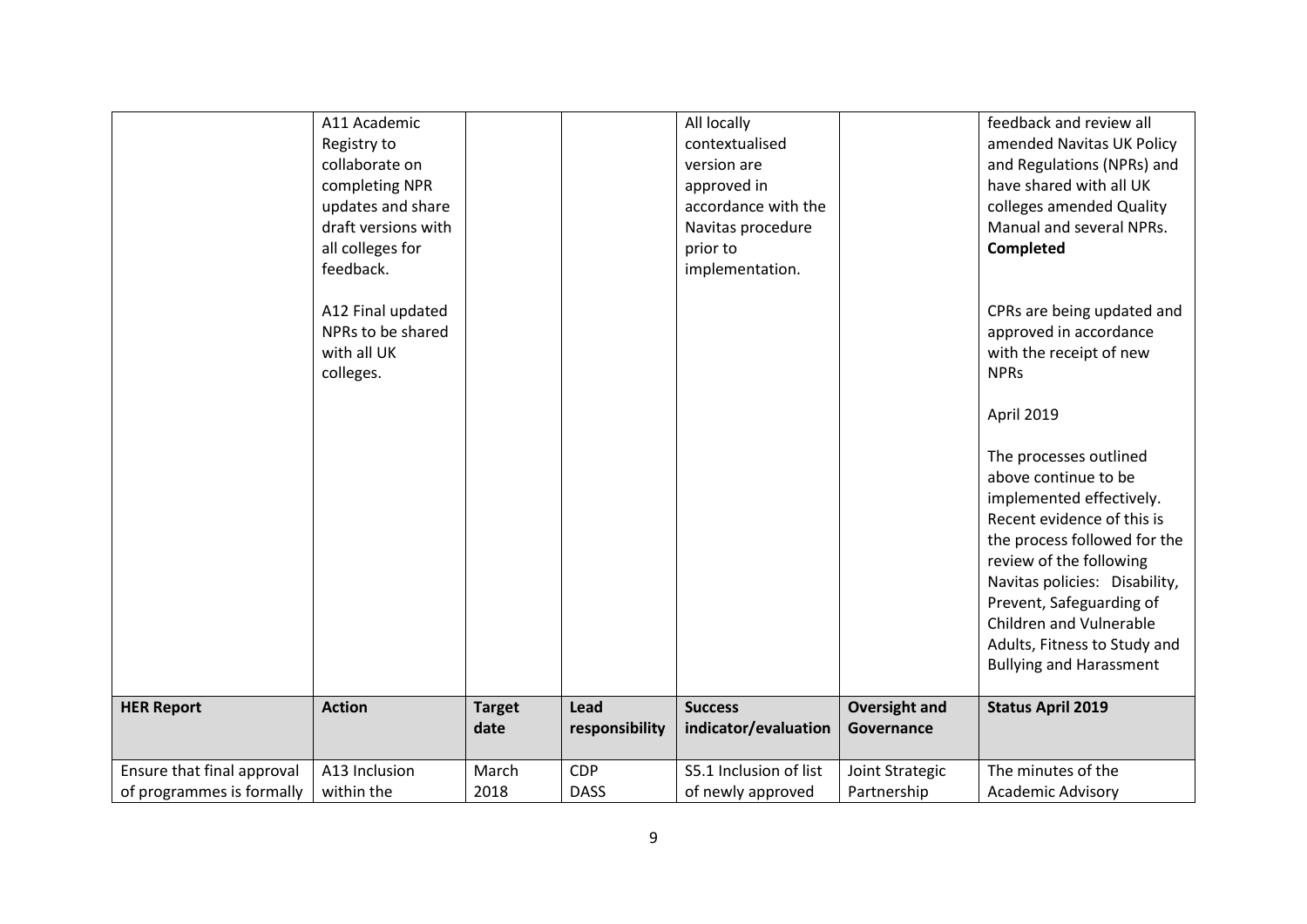| notified to relevant<br>committees in accordance<br>with Navitas procedures.<br>(A3.1, B1)                                                                                                                                                         | academic report<br>provided by the<br>college, or through<br>agenda item, list of<br>newly approved<br>programmes                                                                       |               |            | programmes in<br>relevant governance<br>meetings                                                                                           | Management<br>Board (JSPMB)<br>AAC                                                               | Committee of January 2018<br>confirm notification of final<br>approval of programmes.<br>At the JSPMB meeting of 5 <sup>th</sup><br>March 2018 the CDP of<br>UNIC gave formal                                                                                             |
|----------------------------------------------------------------------------------------------------------------------------------------------------------------------------------------------------------------------------------------------------|-----------------------------------------------------------------------------------------------------------------------------------------------------------------------------------------|---------------|------------|--------------------------------------------------------------------------------------------------------------------------------------------|--------------------------------------------------------------------------------------------------|---------------------------------------------------------------------------------------------------------------------------------------------------------------------------------------------------------------------------------------------------------------------------|
|                                                                                                                                                                                                                                                    |                                                                                                                                                                                         |               |            |                                                                                                                                            |                                                                                                  | notification of final approval<br>of programmes.<br>This process of notification<br>will be followed consistently<br>for all future approvals of<br>programmes.<br><b>Completed</b>                                                                                       |
| Ensure that all college<br>versions of Navitas UK<br>Policy and Regulations<br>(NPR) are fully<br>documented in<br>accordance with Navitas<br>policy and are made<br>accessible to those<br>responsible for academic<br>standards and quality. (C) | A14 Review<br>existing college<br>versions (CPRs) of<br>Navitas UK Policy<br>and Regulations<br>ensuring that these<br>are fully<br>documented in<br>accordance with<br>Navitas policy. | March<br>2018 | <b>CDP</b> | S6.1Evidence of<br>reviewed college<br>versions (CPRs) of<br>Navitas UK Policy<br>and Regulations in<br>accordance with<br>Navitas policy. | <b>CMT</b><br><b>Student Forum</b><br><b>CET</b><br>Learning &<br><b>Teaching Board</b><br>(LTB) | College CPRs were shared<br>with Academic Registry for<br>approval and approval has<br>been received<br>Completed<br>Central area on the college<br>S:Drive has been set up and<br>CPRs have been stored for<br>Academic staff to access.<br>All academic staff are aware |
|                                                                                                                                                                                                                                                    | A15 Communicate<br>all college versions<br>(CPRs) of Navitas<br>Policy and<br>Regulations to<br><b>Academic Registry</b><br>for approval                                                |               | <b>CDP</b> |                                                                                                                                            |                                                                                                  | of the existence of the CPRs<br>and how to access the<br>documents. All CPRs have<br>also been included onto the<br><b>UNIC</b> website                                                                                                                                   |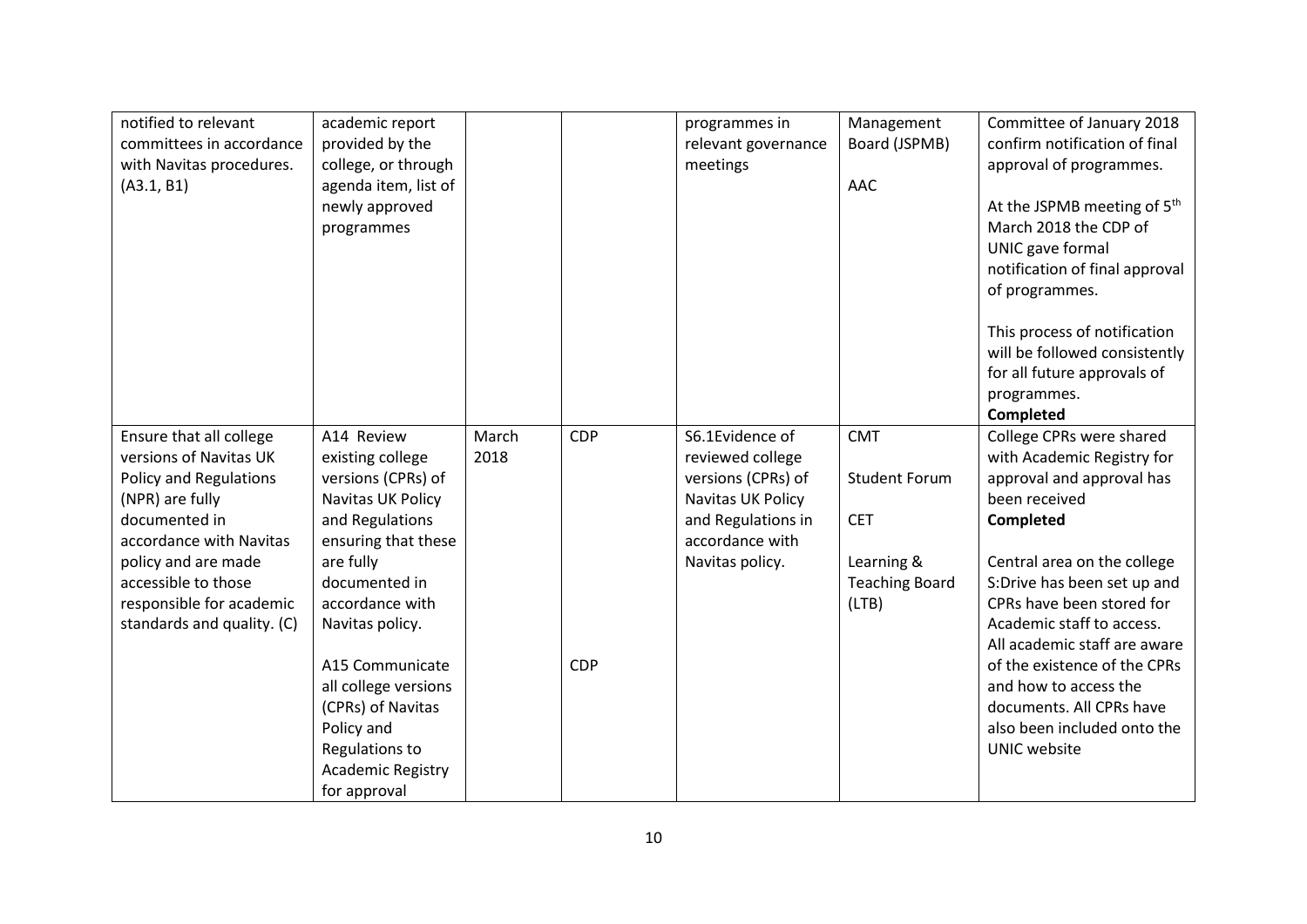|                                |                    |               |                | S6.2                 | <b>CMT</b>           | All UNIC FT staff were made  |
|--------------------------------|--------------------|---------------|----------------|----------------------|----------------------|------------------------------|
|                                | A16 Share through  |               | <b>DASS</b>    | Evidence of          |                      | aware of the location of the |
|                                | S:Drive, Moodle,   |               |                | reviewed college     | <b>LTB</b>           | CPRs through CMT and         |
|                                | email and other    |               |                | versions (CPRs) of   |                      | college whole team           |
|                                | appropriate        |               |                | Navitas UK Policy    |                      | meetings in February and     |
|                                | formats updated    |               |                | and Regulations      |                      | March 2018.                  |
|                                | <b>CPRs</b>        |               |                | being                |                      | Completed                    |
|                                |                    |               |                | communicated to      |                      |                              |
|                                |                    |               |                | those responsible    |                      | <b>April 2019</b>            |
|                                |                    |               |                | for academic         |                      |                              |
|                                |                    |               |                | standards and        |                      | This approach is being       |
|                                |                    |               |                | quality.             |                      | implemented effectively      |
|                                |                    |               |                |                      |                      | and all new policies are     |
|                                |                    |               |                |                      |                      | communicated across the      |
|                                |                    |               |                |                      |                      | organisation to both staff   |
|                                |                    |               |                |                      |                      | and students.                |
| <b>HER Report</b>              | <b>Action</b>      | <b>Target</b> | Lead           | <b>Success</b>       | <b>Oversight and</b> | <b>Status April 2019</b>     |
|                                |                    |               |                |                      |                      |                              |
|                                |                    | date          | responsibility | indicator/evaluation | Governance           |                              |
|                                |                    |               |                |                      |                      |                              |
| <b>Other</b>                   |                    |               |                |                      |                      |                              |
| Annual programme               | A17 Continue to    | March         | <b>DASS</b>    | S7.1 Continue to     | <b>LTB</b>           | The annual programme         |
| monitoring reports must        | complete the       | 2018          |                | satisfactorily       |                      | monitoring reports from      |
| be completed in the            | annual programme   |               |                | complete the annual  | <b>AAC</b>           | 2016/17 were presented at    |
| Navitas template and,          | monitoring reports |               |                | programme            |                      | the Academic Advisory        |
| following submission to        | in the Navitas     |               |                | monitoring reports   |                      | Committee meeting of         |
| the College Learning and       | template.          |               |                | in the template and  |                      | January 2018.                |
| Teaching Board for             | Thereafter submit  |               |                | after submission to  |                      |                              |
| approval, forwarded to         | to the College     |               |                | the Learning and     |                      | Completed                    |
| the relevant University        | Learning and       |               |                | Teaching Board for   |                      |                              |
| <b>Faculty and the Navitas</b> | Teaching Board for |               |                | approval, forward to |                      | <b>April 2019</b>            |
| <b>Quality and Standards</b>   | approval, forward  |               |                | the relevant         |                      |                              |
| Office, and presented at       | to the relevant    |               |                | University Faculty   |                      | This process continues to    |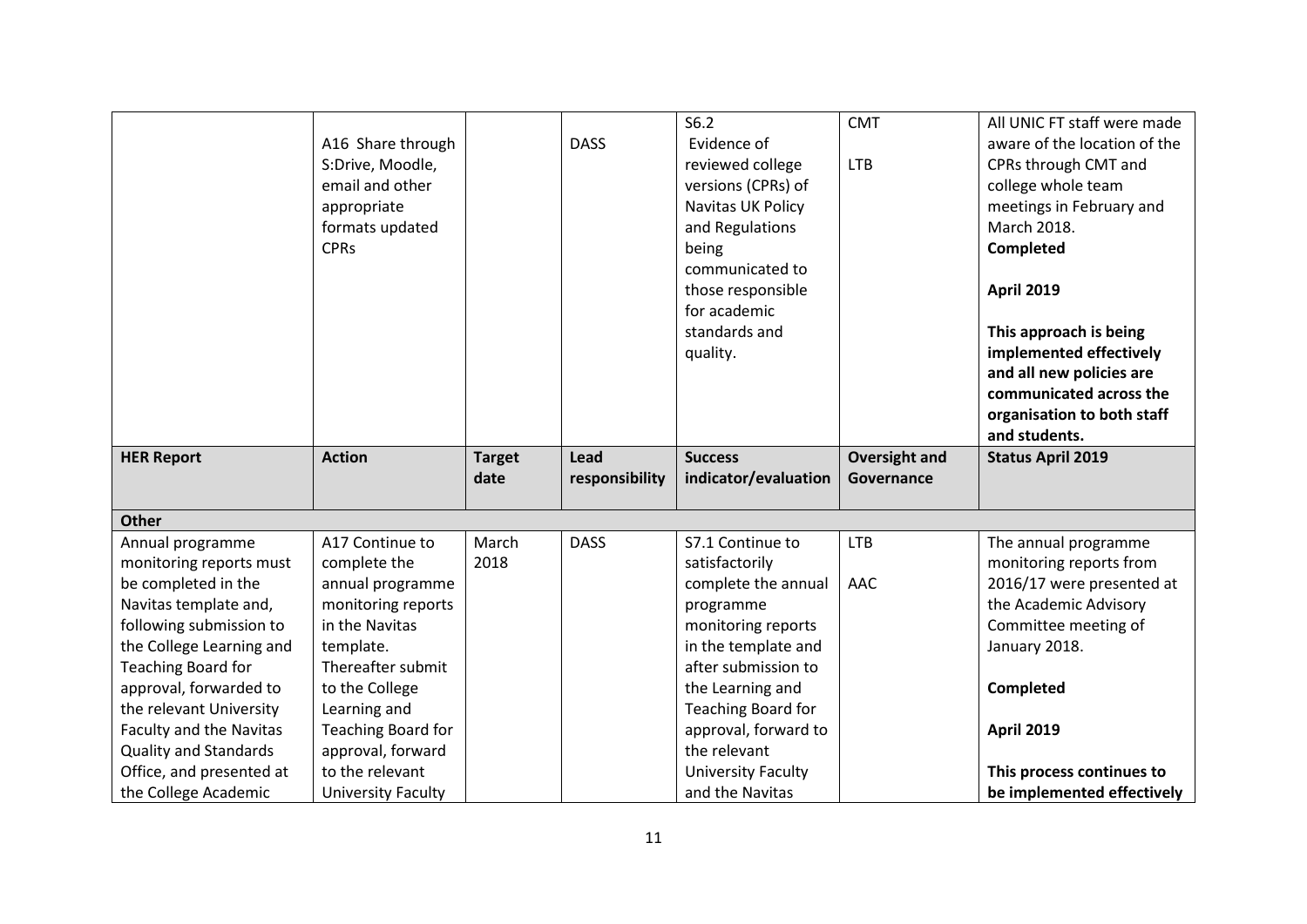| Advisory Committee (A3.3<br>1.57)                                                                                                                                                                                                          | and the Navitas<br>Quality and<br><b>Standards Office</b><br>and present at the<br>College Academic<br>Advisory<br>Committee.             |                       |                                                                                                                                               | Quality and<br>Standards Office,<br>and present at the<br>College Academic<br>Advisory Committee. |                                                                       |                                                                                                                                                                                                                                                                                                                                                                                            |
|--------------------------------------------------------------------------------------------------------------------------------------------------------------------------------------------------------------------------------------------|-------------------------------------------------------------------------------------------------------------------------------------------|-----------------------|-----------------------------------------------------------------------------------------------------------------------------------------------|---------------------------------------------------------------------------------------------------|-----------------------------------------------------------------------|--------------------------------------------------------------------------------------------------------------------------------------------------------------------------------------------------------------------------------------------------------------------------------------------------------------------------------------------------------------------------------------------|
| <b>HER Report</b>                                                                                                                                                                                                                          | <b>Action</b>                                                                                                                             | <b>Target</b><br>date | Lead<br>responsibility                                                                                                                        | <b>Success</b><br>indicator/evaluation                                                            | <b>Oversight and</b><br>Governance                                    | <b>Status April 2019</b>                                                                                                                                                                                                                                                                                                                                                                   |
| Outcomes of the<br>University's first tracer<br>study were not available<br>at the date of the review<br>(A3.3 1.63)                                                                                                                       | A18 Communicate<br>with the relevant<br>University of<br>Northampton staff<br>to progress<br>availability of<br>tracer data.              | <b>June 2018</b>      | <b>CDP</b><br><b>DASS</b><br>University of<br>Northampton<br>Staff $-$<br>Depute<br>Director of<br>Academic and<br>Student<br><b>Services</b> | S8.1 Availability of<br>tracer data                                                               | AAC<br>Operations<br>Advisory<br>Committee (OAC)<br><b>JSPMB</b>      | Availability of tracer data<br>has been discussed at the<br><b>Academic Advisory</b><br>Committee. The Depute<br>Director of Academic and<br><b>Student Services (University</b><br>of Northampton) is<br>arranging for creation of a<br>report to ensure availability<br>of tracer data.<br>UNIC has shared template<br>with University colleagues<br>of what tracer data is<br>required. |
| Whilst the evidence of<br>systematic consideration,<br>evaluation and use of<br>student survey feedback<br>at college level was less<br>compelling, student<br>representative feedback<br>in College meetings<br>clearly leads to positive | A19 Ensure that all<br>student survey<br>feedback is<br>considered,<br>evaluated and any<br>areas for<br>improvement<br>documented in the | May 2018              | <b>DASS</b><br><b>MSS</b>                                                                                                                     | S9.1 Student Surveys<br>- Action Plan - with<br>evidence of<br>completed actions                  | <b>CMT</b><br><b>LTB</b><br><b>Student Forum</b><br><b>CET</b><br>AAC | Designed action plan<br>template (Student Surveys<br>- Action Plan (SSAP). Work<br>has commenced in using<br>the SSAP to record actions,<br>ensure progress and<br>communicate results to<br>students.                                                                                                                                                                                     |